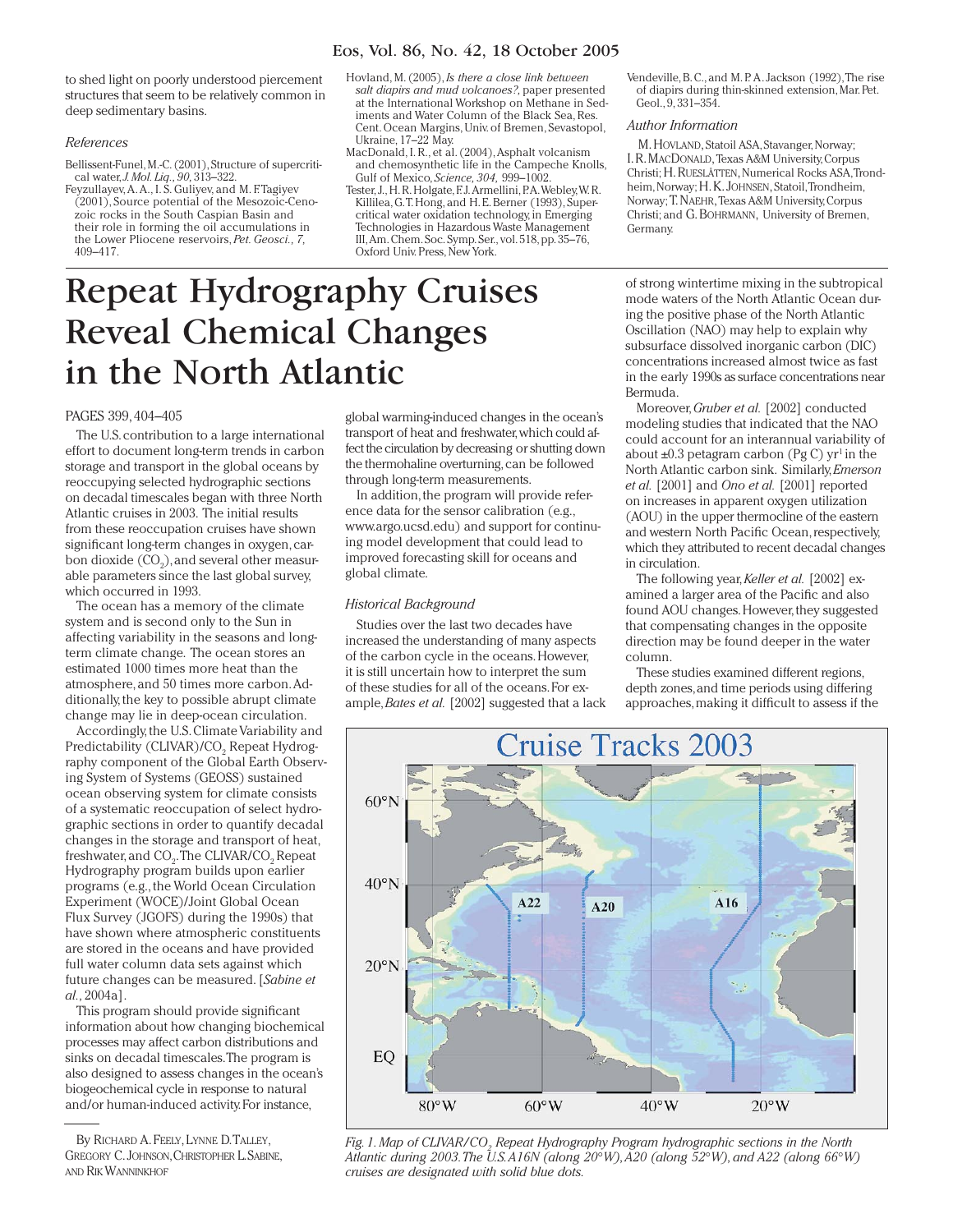signals were coherent across an entire basin. Although the list of local and regional variations of physical and chemical parameters is growing quickly, comprehensive basin-wide water column studies of decadal changes are needed to develop a global-scale appreciation of the changes and to assess the large-scale feedbacks between the ocean carbon cycle and climate.

# *Recent Results in the North Atlantic*

The U.S. CLIVAR/CO $_{\textrm{\tiny{2}}}$  Repeat Hydrography Program started in 2003 with the reoccupation of three WOCE sections in the North Atlantic: A16N,A20, and A22 (Figure 1).This program is the U.S. contribution to the global biogeochemical and hydrographic resurvey under the auspices of the CLIVAR program.

A16N is a meridional section nominally along 20°W in the eastern basin of the North Atlantic that was last occupied by U.S. investigators in 1993.The U.S. National Oceanic and Atmospheric Administration ship *Ronald H. Brown*  departed from Iceland in June 2003 conducting full water column measurements to 6°S.

The other two sections were conducted on the U.S. R/V *Knorr* from Woods Hole, Massachusetts, between September and November of 2003. The first leg (A20) was along 52°W and ended in Trinidad; the second leg (A22) was along 66°W and ended back in Woods Hole (Figure 1).

During all of these sections, samples were analyzed onboard for DIC, salinity, dissolved oxygen, nutrients, titration alkalinity, and chlorofluorocarbons. Water samples were collected for shore-based analyses of helium, tritium, dissolved organic carbon (DOC), Carbon-13, Carbon-14, and trace metals.

The analysis of the A16N cruise data shows that between the 2003 section and earlier occupations in 1988, 1993, and 1998, significant longterm changes in water mass properties have occurred.These changes include increases in temperature, salinity, and DIC and decreases in dissolved oxygen observed just below the subpolar mode water (north of 35°N below 500 m).

The increase in AOU, ranging from 5 to 50 micromoles per kilogram (μmol kg-1) observed in the subpolar region of the North Atlantic (Figure 2), appears to be due to changes in the regional circulation and ventilation processes in the region during the decade prior to the 2003 occupation compared with the years prior to the earlier samplings [*Johnson et al*., 2005]. Changes in biological production, organic matter export, and remineralization rates may also play a role. Regions in the water column with large increases in AOU tended to have increases in pCFC ages, indicating that the AOU changes may be driven by circulation or ventilation changes after the 1995–1996 NAO negative shift.

The data also indicate significant increases of DIC in the uppermost surface waters (0–500 m) and near the base of the subpolar mode water (Figure 3).The surface water increases (530  $\mu$ mol kg<sup>-1</sup>) are due primarily to the uptake of anthropogenic  $\mathrm{CO}_2^{}$  from the atmosphere.The deepwater increases of about  $10-20$  μmol kg<sup>1</sup> found just below the subpolar



*Fig. 2. Difference of apparent oxygen utilization between 2003 and 1993 as a function of latitude and depth along the A16N track in the North Atlantic.*



*Fig. 3. Difference of the dissolved inorganic carbon (in* μ*mol/kg) between 2003 and 1993 as a function of latitude and depth along the A16N cruise track in the North Atlantic.*

mode water at about 600–1000 m are highly correlated with the AOU increases, indicating that these DIC increases are most likely due to changes in regional circulation,remineralization, and ventilation. In contrast, the DIC at depths >1500 m showed very little change [*Wanninkhof et al.,*2004].

During the A22/A20 cruises in the western North Atlantic, similar changes in DIC and AOU were also observed between 0 and 1200 m.The increases of DIC in the subtropical mode water (STMW) there are greater than expected from invasion of anthropogenic CO<sub>2</sub> from the atmosphere.The increases may also be the result of decadal changes in the local circulation and ventilation processes in the North Atlantic, and/or changes in new production and remineralization of organic matter along the flow path. Preliminary estimates indicate a mean  $\mathrm{CO}_2$  uptake rate of approximately  $0.7\pm 0.2$  mol m<sup>2</sup> yr<sup>1</sup> for the North Atlantic during

the past decade, somewhat lower than what has been observed in the North Pacific [*Peng et al.,* 2003; *Sabine et a*l.,2004b]. This preliminary result was unexpected because *Sabine et al.* [2004a] have shown that over the course of the industrial era, the North Atlantic has taken up more than three times the amount of anthropogenic  $\mathrm{CO}_2$  per unit area than the North Pacific.This surprising result may be related to the 1995–1996 phase shift from high NAO to lower NAO.

As U.S. and international investigators collaborate on combining and analyzing data sets, the spatial variability of the carbon and oxygen distributions in the Atlantic Ocean and how they are affected by decadal changes in circulation and ventilation processes should be able to be better determined.

These cruises also provided the first ever high-resolution basin-scale sections of DOC and dissolved iron (Fe) in the North Atlantic.